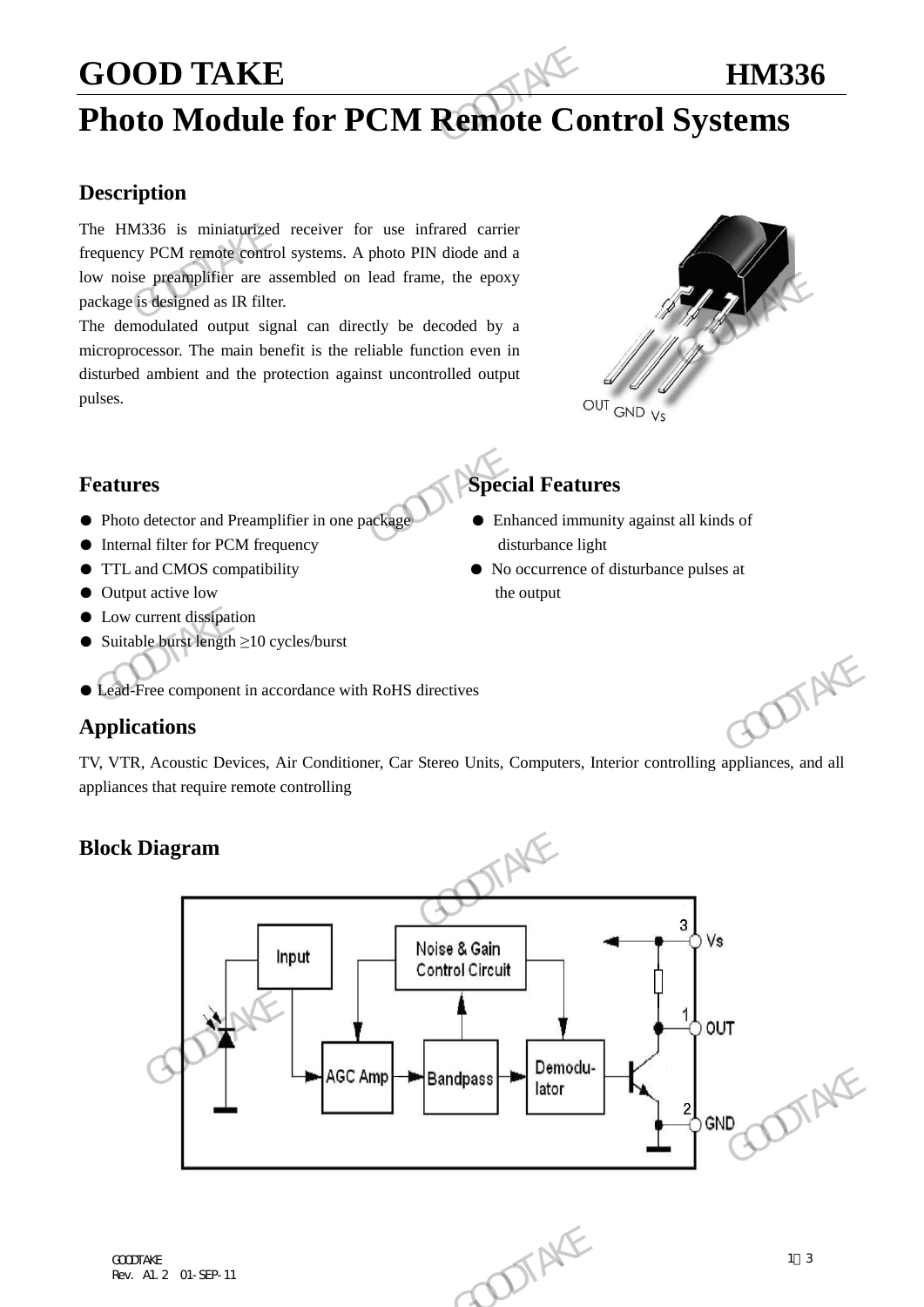# **GOOD TAKE HM336**

### **Application Circuit**



\*) recommended to suppress power supply disturbance

### **Absolute Maximum Ratings**



|                                                   | 2                                                   |                | GND          |                 |
|---------------------------------------------------|-----------------------------------------------------|----------------|--------------|-----------------|
|                                                   | *) recommended to suppress power supply disturbance |                |              |                 |
| <b>Absolute Maximum Ratings</b><br>Tamb = $25$ °C |                                                     |                |              |                 |
| <b>Parameter</b>                                  | <b>Test Conditions</b>                              | <b>Symbol</b>  | <b>Value</b> | Unit            |
| <b>Supply Voltage</b>                             | (Pin 3)                                             | V <sub>s</sub> | 6.0          | V               |
| <b>Supply Current</b>                             | (Pin 3)                                             | Is             | 5            | mA              |
| <b>Output Voltage</b>                             | (Pin 1)                                             | V <sub>O</sub> | 6.0          | V               |
| <b>Storage Temperature Range</b>                  |                                                     | <b>Tstg</b>    | $-30+105$    | $^{\circ}$ C    |
| <b>Operating Temperature Range</b>                |                                                     | Tamb           | $-25+85$     | $\rm ^{\circ}C$ |
| <b>Power Consumption</b>                          | (Tamb $\leq$ 85 °C)                                 | ptot           | 50           | mW              |
| <b>Soldering Temperature</b>                      | $t \leq 5s$ , 1 mm from case                        | Tsd            | 260          | $^{\circ}$ C    |

### **Basic Characteristics**

| <b>Operating Temperature Range</b><br>$-25+85$<br>Tamb                                         |                   |
|------------------------------------------------------------------------------------------------|-------------------|
|                                                                                                | $\rm ^{\circ}C$   |
| <b>Power Consumption</b><br>(Tamb $\leq$ 85 °C)<br>50<br>ptot                                  | mW                |
| $t \leq 5s$ , 1 mm from case<br>Soldering Temperature<br>Tsd<br>260                            | $^\circ\!{\rm C}$ |
| <b>Basic Characteristics</b>                                                                   |                   |
| Tamb = $25$ °C                                                                                 |                   |
| <b>Test Conditions</b><br><b>Symbol</b><br><b>Parameter</b><br>Min<br><b>Max</b><br><b>Typ</b> | Unit              |
| Supply Current (Pin3)<br>$Vs = 5V, Ev = 0$<br>0.7<br>1.1<br>2.0<br><b>ISD</b>                  | mA                |
| Supply Voltage (Pin3)<br>V <sub>S</sub><br>2.7<br>5.5                                          | $\mathbf V$       |
| <b>Transmission Distance</b><br>IR diode AT205, IF = $400 \text{ mA}$<br>20<br>d               | m                 |
| Output Voltage High (Pin1)<br>$V$ OSH<br>4.5<br>$V_s = 5V$                                     | V                 |
| Cycle 1.2mS, 50% duty<br>Output Voltage Low (Pin1)<br><b>VOSL</b><br>250                       | mV                |
| Level Output Pulse Width<br>400<br>800<br>TwH<br>Burst Wave= 600us,                            | $\mu$ s           |
| Cycle 1.2mS, 50% duty<br>Level Output Pulse Width<br>400<br>800<br>TwL                         | $\mu$ s           |
| Carrier frequency<br>36.7<br>${\rm fo}$                                                        | kHz               |
| λ<br>Peak Wavelength<br>940                                                                    | $\binom{m}{m}$    |
| Directivity<br>Angle of half transmission distance<br>±45<br>$\varphi$ 1/2                     | deg               |
|                                                                                                |                   |
|                                                                                                |                   |
| <b>GOOD TAKE INTERNATIONAL LTD.</b><br>Rev. A1.01 16-FEB-13<br><b>DOTAKE</b>                   | 2(3)              |
|                                                                                                | 2 <sup>3</sup>    |

### **GOOD TAKE INTERNATIONAL LTD.**